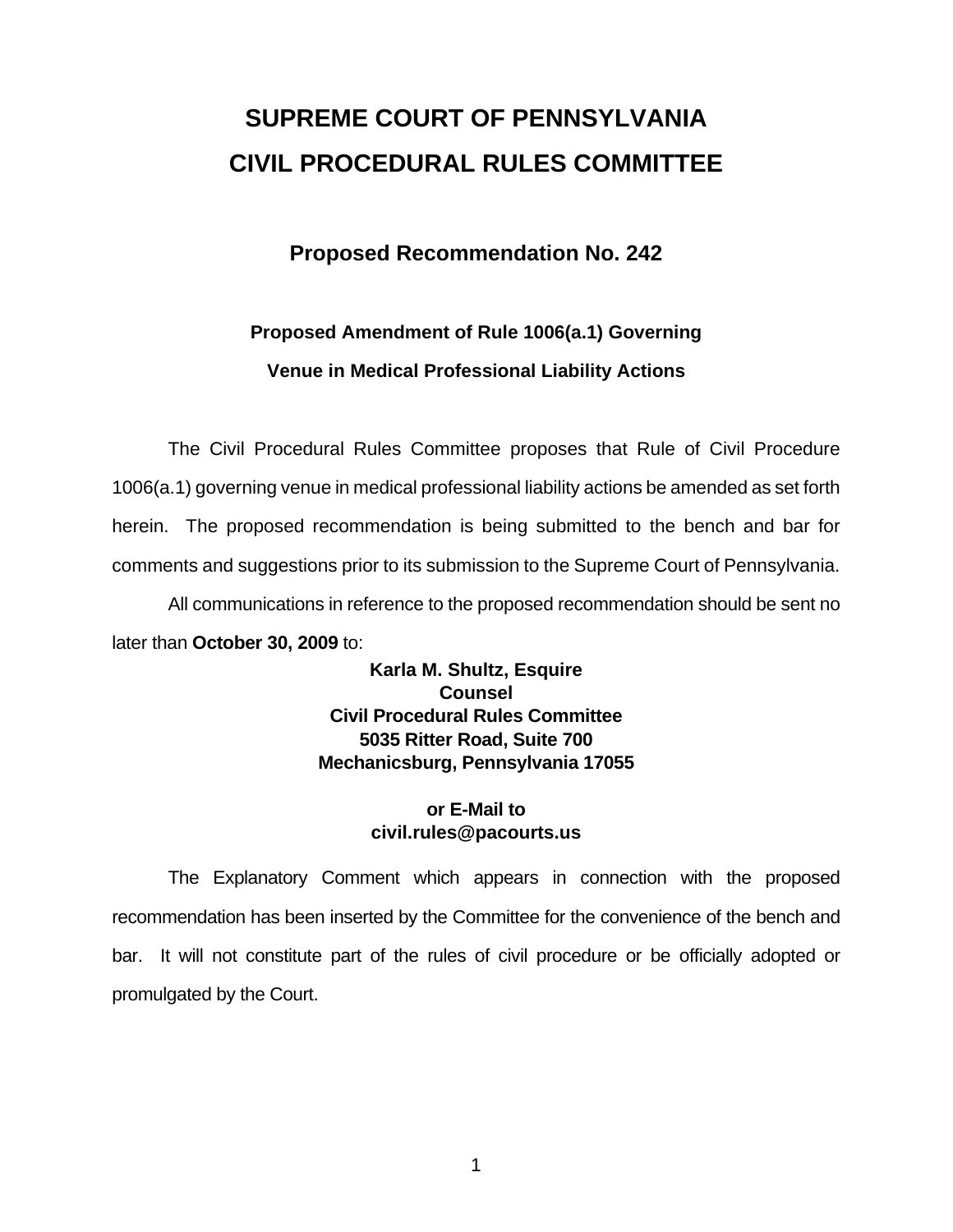#### **Rule 1006. Venue. Change of Venue**

 (a) Except as otherwise provided by subdivisions (a.1), (b) and (c) of this rule, an action against an individual may be brought in and only in a county in which

(1) the individual may be served or in which the cause of action arose or where a transaction or occurrence took place out of which the cause of action arose or in any other county authorized by law, or

Note: For a definition of transaction or occurrence see *Craig v. W. J. Thiele & Sons, Inc.*, 395 Pa. 129, 149 A.2d 35 (1959).

(2) the property or a part of the property which is the subject matter of the action is located provided that equitable relief is sought with respect to the property.

 (a.1) Except as otherwise provided by subdivision (c), a medical professional liability action may be brought against a health care provider for a medical professional liability claim only in a county in which the cause of action arose. This provision does not apply to causes of action that arise outside Pennsylvania for which jurisdiction properly exists in Pennsylvania.

> Note: See Section 5101.1(c) of the Judicial Code, 42 Pa.C.S. § 5101.1(c) for the definitions of "health care provider," "medical professional liability action'' and ''medical professional liability claim.''

(b) Actions against the following defendants, except as otherwise provided in subdivision (c), may be brought in and only in the counties designated by the following rules: political subdivisions, Rule 2103; partnerships, Rule 2130; unincorporated associations, Rule 2156; corporations and similar entities, Rule 2179.

> Note: Partnerships, unincorporated associations, and corporations and similar entities are subject to subdivision (a.1) governing venue in medical professional liability actions. See Rules 2130, 2156 and 2179.

 (c)(1) Except as otherwise provided by paragraph (2), an action to enforce a joint or joint and several liability against two or more defendants, except actions in which the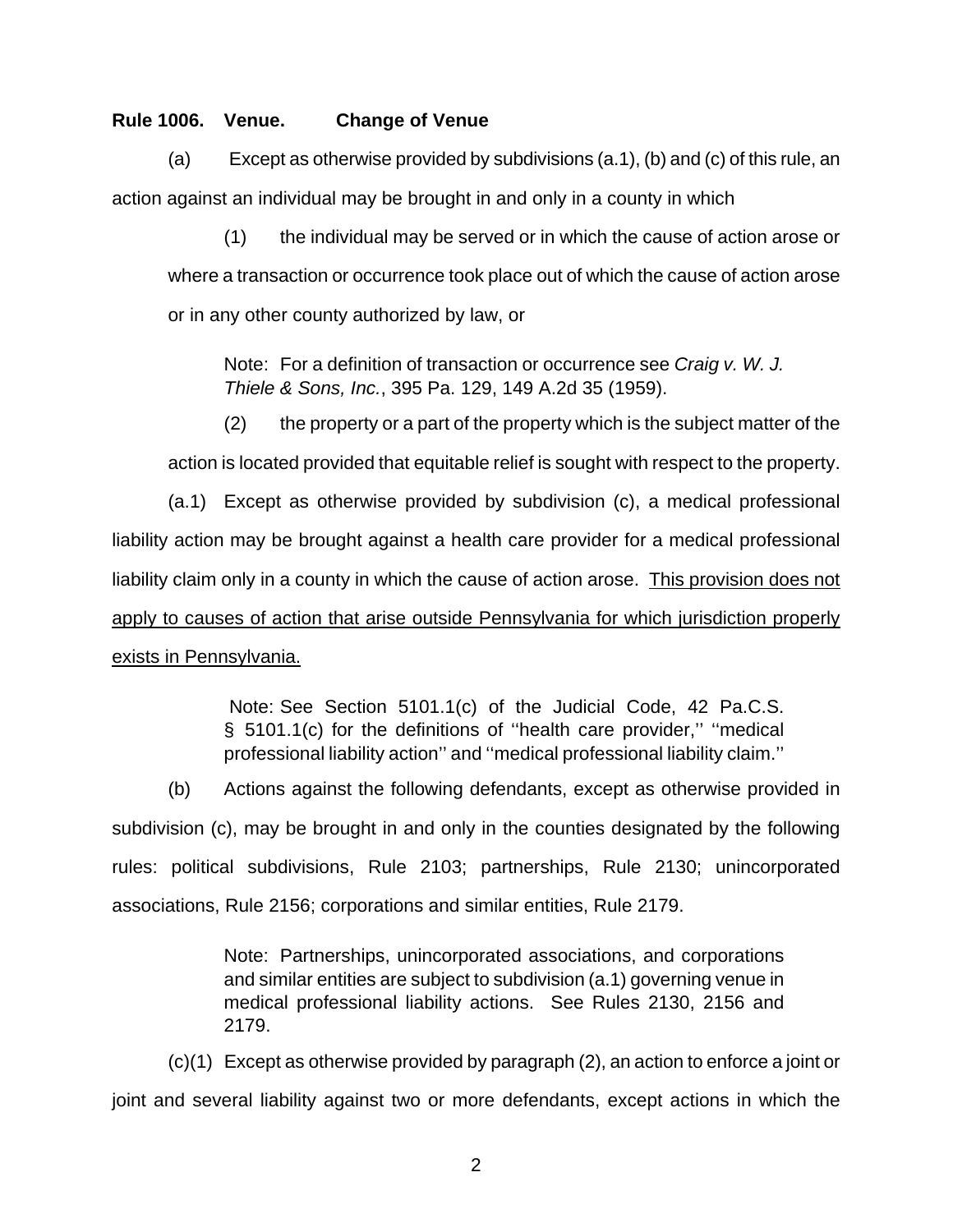Commonwealth is a party defendant, may be brought against all defendants in any county in which the venue may be laid against any one of the defendants under the general rules of subdivisions (a) or (b).

 (2) If the action to enforce a joint or joint and several liability against two or more defendants includes one or more medical professional liability claims, the action shall be brought in any county in which the venue may be laid against any defendant under subdivision (a.1).

 (d)(1) For the convenience of parties and witnesses the court upon petition of any party may transfer an action to the appropriate court of any other county where the action could originally have been brought.

 (2) Where, upon petition and hearing thereon, the court finds that a fair and impartial trial cannot be held in the county for reasons stated of record, the court may order that the action be transferred. The order changing venue shall be certified forthwith to the Supreme Court, which shall designate the county to which the case is to be transferred.

> Note: For the recusal of the judge for interest or prejudice, see Canon 3C of the Code of Judicial Conduct.

 (3) It shall be the duty of the prothonotary of the court in which the action is pending to forward to the prothonotary of the county to which the action is transferred, certified copies of the docket entries, process, pleadings, depositions and other papers filed in the action. The costs and fees of the petition for transfer and the removal of the record shall be paid by the petitioner in the first instance to be taxable as costs in the case.

 (e) Improper venue shall be raised by preliminary objection and if not so raised shall be waived. If a preliminary objection to venue is sustained and there is a county of proper venue within the State the action shall not be dismissed but shall be transferred to the appropriate court of that county. The costs and fees for transfer and removal of the record shall be paid by the plaintiff.

3